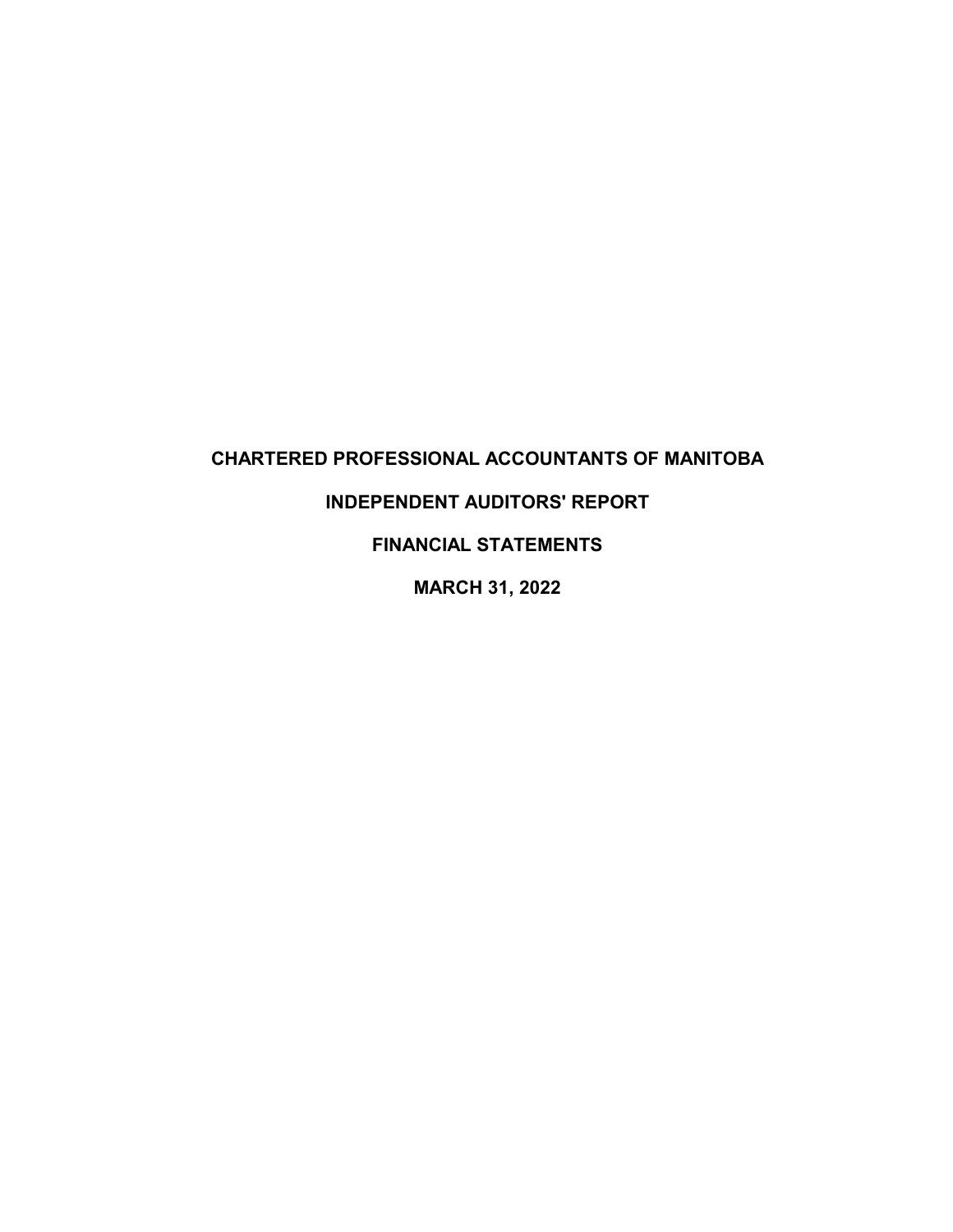# CHARTERED PROFESSIONAL ACCOUNTANTS OF MANITOBA

# MARCH 31, 2022

# INDEX

|                                        | Page     |
|----------------------------------------|----------|
| <b>INDEPENDENT AUDITORS' REPORT</b>    | $1 - 3$  |
| <b>FINANCIAL STATEMENTS</b>            |          |
| <b>Statement of Financial Position</b> | 4        |
| <b>Statement of Operations</b>         | 5        |
| Statement of Changes in Net Assets     | 6        |
| <b>Statement of Cash Flows</b>         | 7        |
| <b>Notes to Financial Statements</b>   | $8 - 15$ |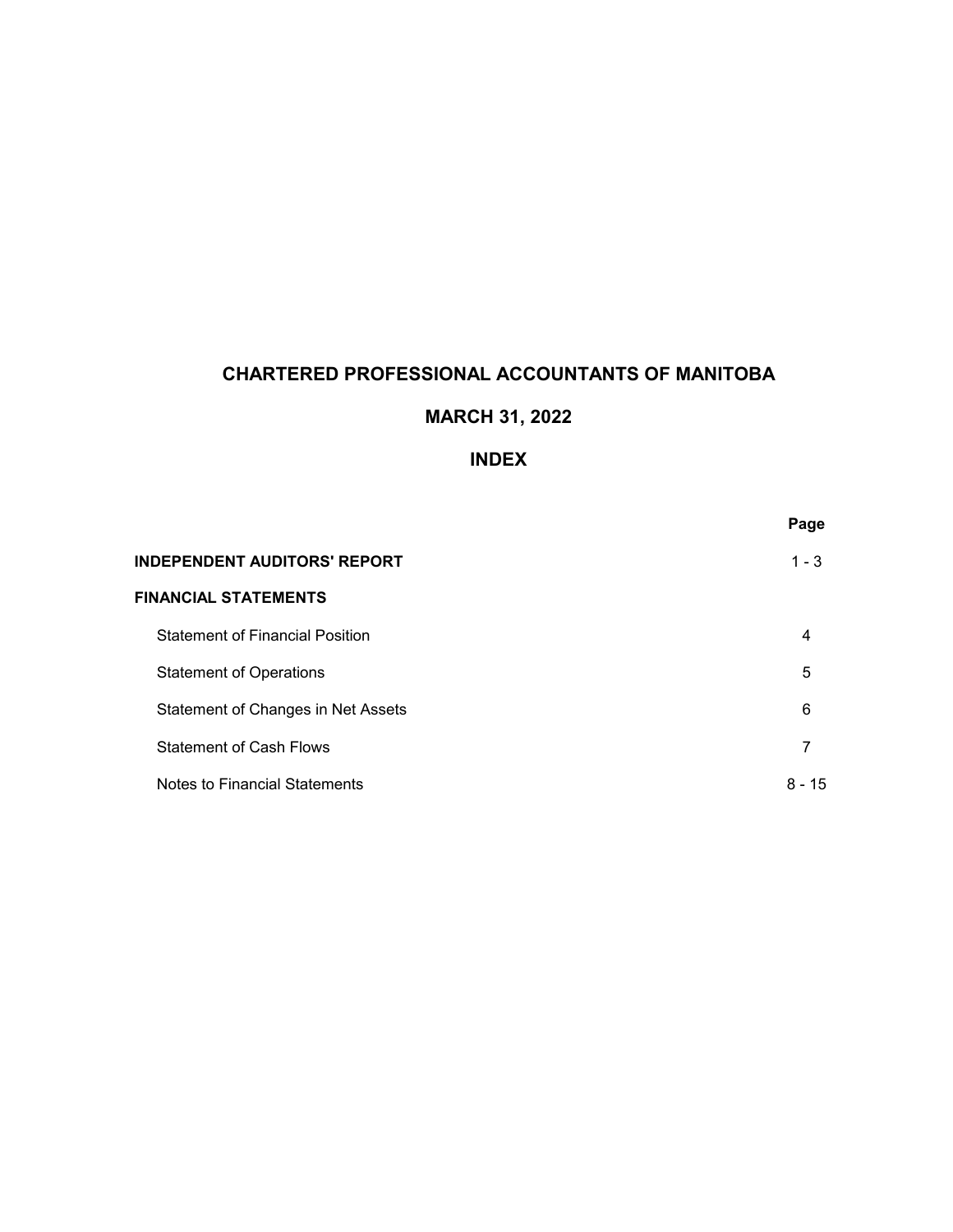

Business Advisors . Tax . Audit

T. 204.942.0861 F. 204.947.6834 E. admin@fortgroupcpa.ca

100-865 Henderson Hwy Winnipeg, Manitoba R2K 2L6 fortgroupcpa.ca

#### **INDEPENDENT AUDITORS' REPORT**

To the Board of Directors of Chartered Professional Accountants of Manitoba:

#### **Opinion**

We have audited the accompanying financial statements of Chartered Professional Accountants of Manitoba (CPA Manitoba), which comprise the statement of financial position as at March 31, 2022, and the statements of operations, changes in net assets and cash flows for the year then ended, and the notes to financial statements, including a summary of significant accounting policies.

In our opinion, the accompanying financial statements present fairly, in all material respects, the financial position of Chartered Professional Accountants of Manitoba as at March 31, 2022, and the results of its operations and its cash flows for the year then ended, in accordance with Canadian accounting standards for not-for-profit organizations.

#### **Basis for Opinion**

We conducted our audit in accordance with Canadian generally accepted auditing standards. Our responsibilities under those standards are further described in the *Auditors' Responsibilities for the Audit of the Financial Statements* section of our report. We are independent of the CPA Manitoba in accordance with the ethical requirements that are relevant to our audit of the financial statements in Canada, and we have fulfilled our other ethical responsibilities in accordance with these requirements. We believe that the audit evidence we have obtained is sufficient and appropriate to provide a basis for our opinion.

#### **Other Matter**

The prior year financial statements were audited by another Chartered Professional Accountant firm who provided a report with an unmodified opinion dated June 3, 2021.

#### **Other Information**

Management is responsible for the other information. The other information comprises CPA Manitoba's annual report.

Our opinion on financial statements does not cover the other information and we do not express any form of assurance conclusion thereon.

In connection with our audit of the financial statements, our responsibility is to read the other information and in doing so, consider whether the other information is materially inconsistent with the financial statements, or our knowledge obtained in the audit or otherwise appears to be materially misstated.

The annual report is expected to be made available to us after the date of the auditors' report. If, based on the work we will perform on this other information, we conclude that there is a material misstatement of this other information, we are required to report that fact to those charged with governance.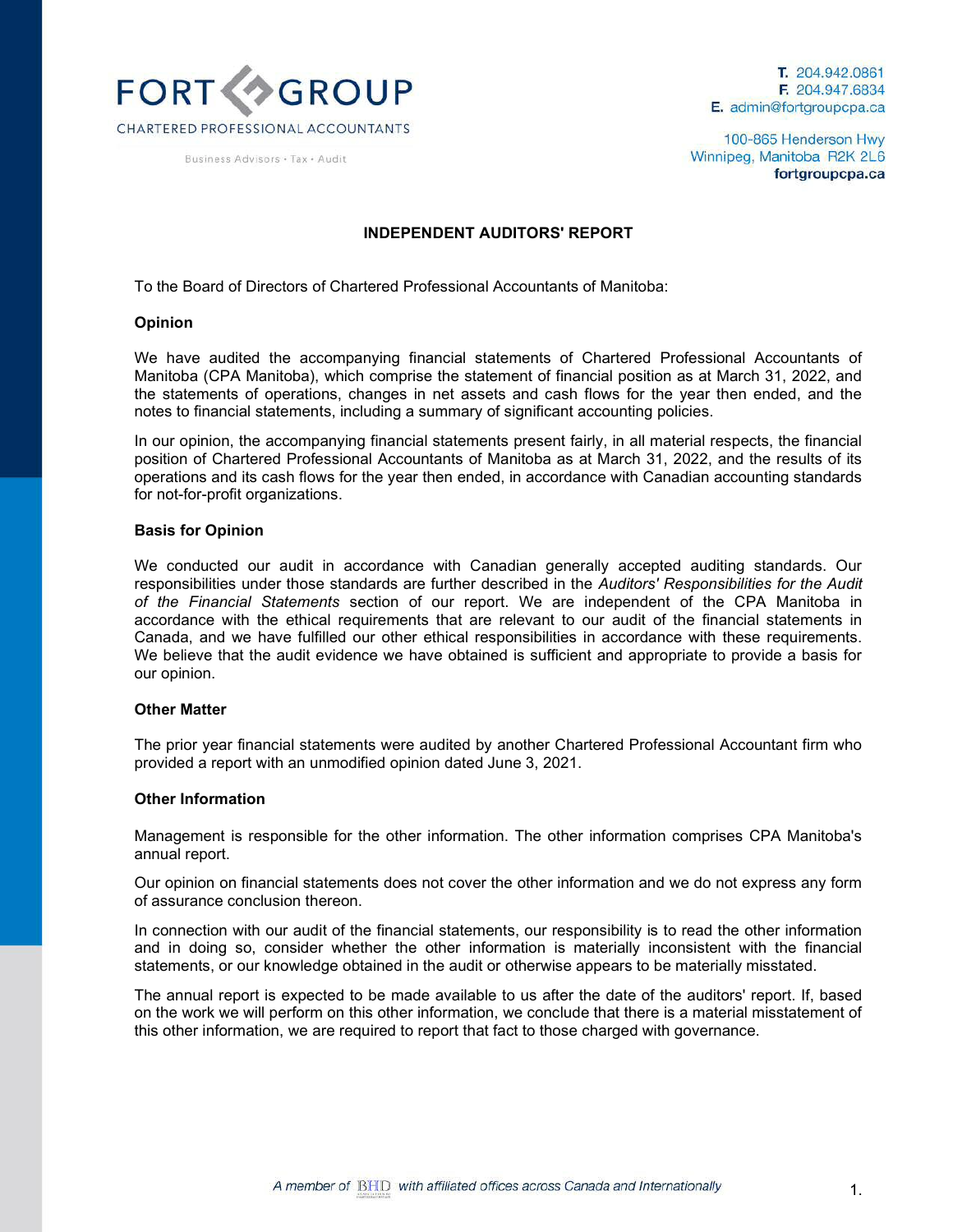## **Responsibilities of Management and Those Charged with Governance for the Financial Statements**

Management is responsible for the preparation and fair presentation of the financial statements in accordance with Canadian accounting standards for not-for-profit organizations and for such internal control as management determines is necessary to enable the preparation of financial statements that are free from material misstatement, whether due to fraud or error.

In preparing the financial statements, management is responsible for assessing CPA Manitoba's ability to continue as a going concern, disclosing, as applicable, matters related to going concern and using the going concern basis of accounting unless management either intends to liquidate CPA Manitoba or to cease operations, or has no realistic alternative but to do so.

Those charged with governance are responsible for overseeing CPA Manitoba's financial reporting process.

#### **Auditors' Responsibilities for the Audit of the Financial Statements**

Our objectives are to obtain reasonable assurance about whether the financial statements as a whole are free from material misstatement, whether due to fraud or error, and to issue an auditors' report that includes our opinion. Reasonable assurance is a high level of assurance but is not a guarantee that an audit conducted in accordance with Canadian generally accepted auditing standards will always detect a material misstatement when it exists. Misstatements can arise from fraud or error and are considered material if, individually or in the aggregate, they could reasonably be expected to influence the economic decisions of users taken on the basis of these financial statements.

As part of an audit in accordance with Canadian generally accepted auditing standards, we exercise professional judgment and maintain professional skepticism throughout the audit. We also:

- Identify and assess the risks of material misstatement of the financial statements, whether due to fraud or error, design and perform audit procedures responsive to those risks, and obtain audit evidence that is sufficient and appropriate to provide a basis for our opinion. The risk of not detecting a material misstatement resulting from fraud is higher than for one resulting from error, as fraud may involve collusion, forgery, intentional omissions, misrepresentations, or the override of internal control.
- Obtain an understanding of internal control relevant to the audit in order to design audit procedures that are appropriate in the circumstances, but not for the purpose of expressing an opinion on the effectiveness of CPA Manitoba's internal control.
- Evaluate the appropriateness of accounting policies used and the reasonableness of accounting estimates and related disclosures made by management.
- Conclude on the appropriateness of management's use of the going concern basis of accounting and, based on the audit evidence obtained, whether a material uncertainty exists related to events or conditions that may cast significant doubt on CPA Manitoba's ability to continue as a going concern. If we conclude that a material uncertainty exists, we are required to draw attention in our auditors' report to the related disclosures in the financial statements or, if such disclosures are inadequate, to modify our opinion. Our conclusions are based on the audit evidence obtained up to the date of our auditors' report. However, future events or conditions may cause CPA Manitoba to cease to continue as a going concern.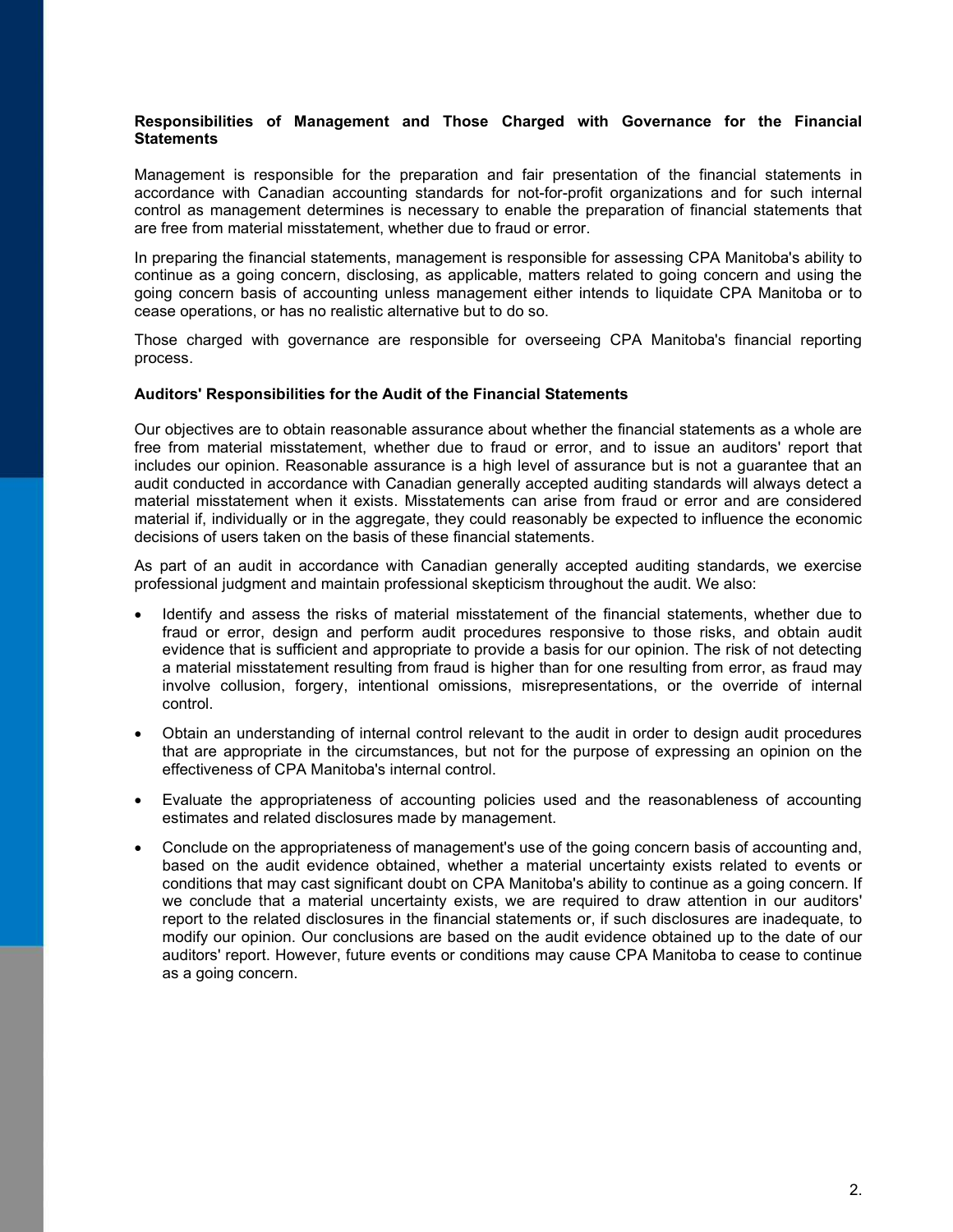## **Auditors' Responsibilities for the Audit of the Financial Statements (Continued)**

 Evaluate the overall presentation, structure, and content of the financial statements including the disclosures, and whether the financial statements representing the underlying transactions and events in a manner that achieved fair presentation.

We communicate with those charged with governance regarding, among other matters, the planned scope and timing of the audit and significant audit findings, including any significant deficiencies in internal control that we identify during our audit.

Fort Group

Winnipeg, Manitoba **CHARTERED PROFESSIONAL**<br>June 2, 2022 **ACCOUNTANTS INC.**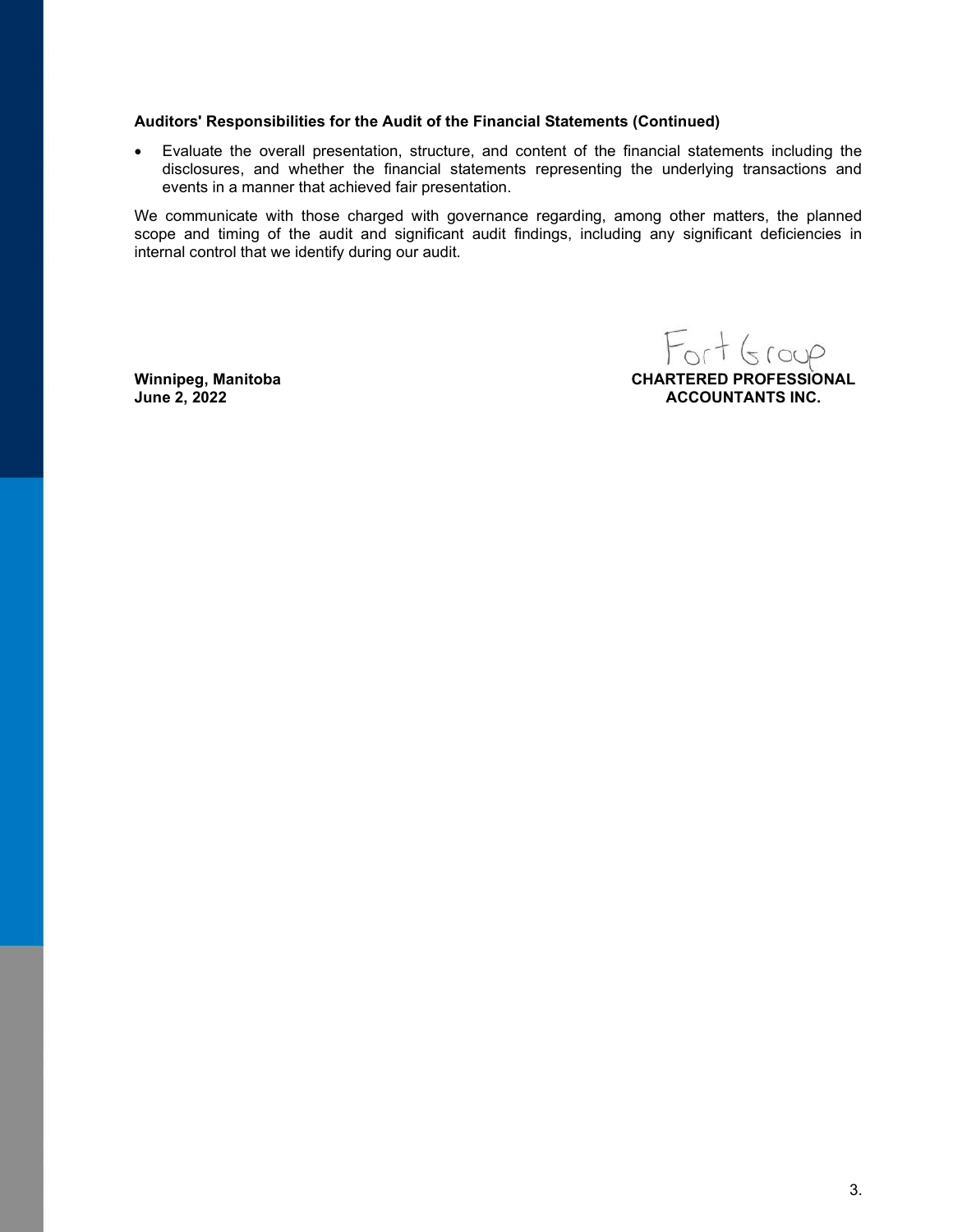# **CHARTERED PROFESSIONAL ACCOUNTANTS OF MANITOBA**

(Incorporated by *The Chartered Professional Accountants Act* of Manitoba) **STATEMENT OF FINANCIAL POSITION MARCH 31, 2022** 

|                                                                      | 2022             | 2021       |
|----------------------------------------------------------------------|------------------|------------|
| <b>ASSETS</b>                                                        |                  |            |
| <b>CURRENT ASSETS</b>                                                |                  |            |
| Cash                                                                 | \$<br>3,765,163  | 3,298,388  |
| Accounts receivable (Note 3)                                         | 324,690          | 285,534    |
| Inventory<br>Prepaid expenses                                        | 3,988<br>280,877 | 139,401    |
| Due from related parties (Note 11)                                   | 1,903,302        | 2,259,390  |
|                                                                      | 6,278,020        | 5,982,713  |
| <b>LONG-TERM INVESTMENTS (Note 4)</b>                                | 5,444,115        | 5,621,674  |
| <b>CAPITAL ASSETS (Note 5)</b>                                       | 834,600          | 869,170    |
| <b>INTANGIBLE ASSETS (Note 6)</b>                                    | 773,774          | 186,562    |
|                                                                      | 13,330,509       | 12,660,119 |
| <b>LIABILITIES AND NET ASSETS</b>                                    |                  |            |
| <b>CURRENT LIABILITIES</b>                                           |                  |            |
| Accounts payable and accruals (Note 7)                               | \$<br>905,700    | 654,764    |
| Unearned fees (Note 8)                                               | 4,155,163        | 4,025,424  |
| Due to related parties (Note 11)                                     | 723,363          | 541,762    |
| Current portion of deferred lease inducement (Note 9)                | 52,058           | 52,058     |
|                                                                      | 5,836,284        | 5,274,008  |
| <b>DEFERRED LEASE INDUCEMENT (Note 9)</b>                            | 299,342          | 351,400    |
|                                                                      | 6,135,626        | 5,625,408  |
| <b>COMMITMENTS (Note 10)</b>                                         |                  |            |
| <b>Net assets</b>                                                    |                  |            |
| Invested in capital assets and intangible assets                     | 1,256,974        | 636,341    |
| Unrestricted                                                         | 5,655,564        | 5,263,023  |
| Internally restricted - information technology initiatives (Note 12) | 282,345          | 1,135,347  |
|                                                                      | 7,194,883        | 7,034,711  |
|                                                                      | \$<br>13,330,509 | 12,660,119 |

Approved by the Board

G. Dowhan chair G. Tucker Secretary-Treasurer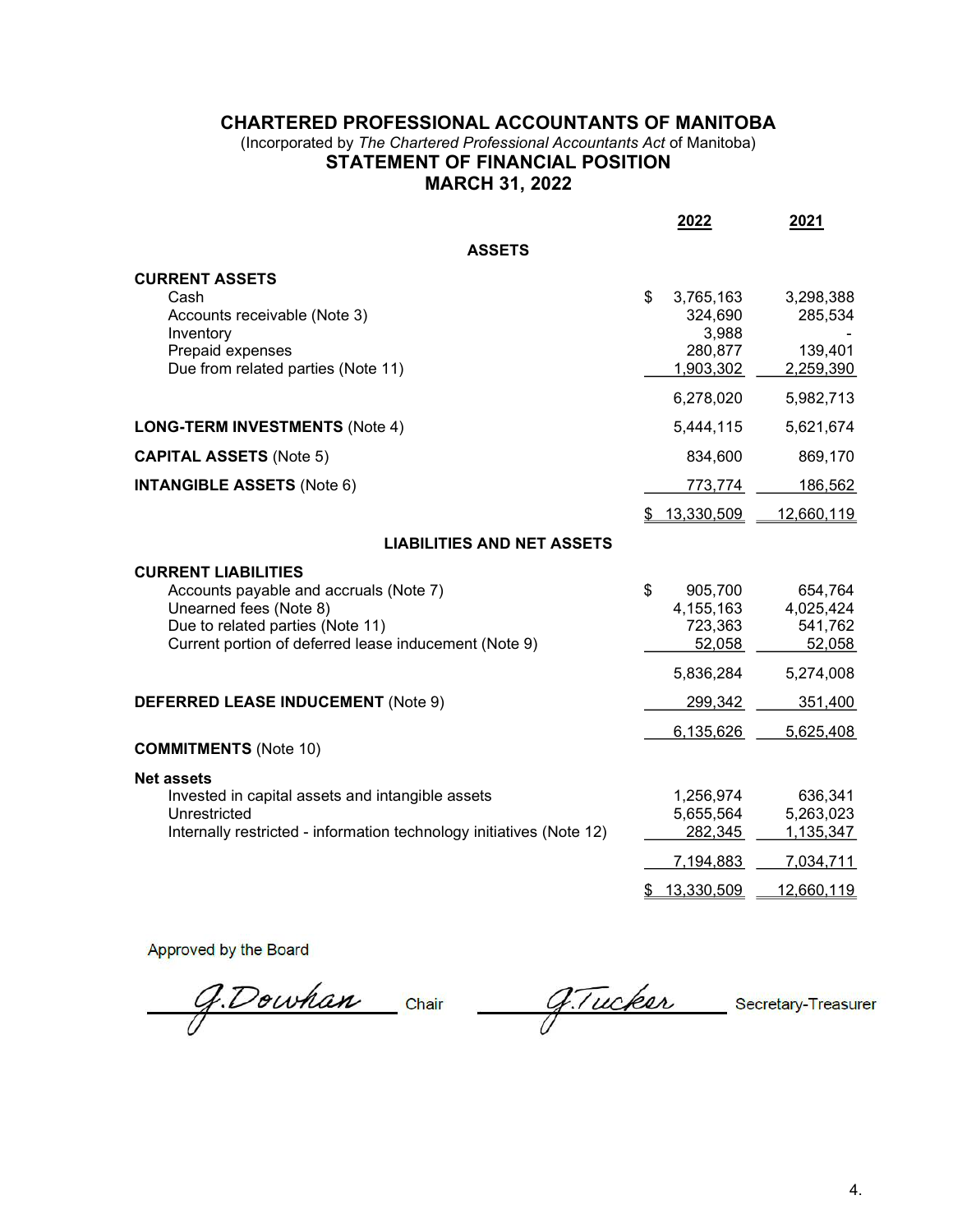# CHARTERED PROFESSIONAL ACCOUNTANTS OF MANITOBA STATEMENT OF OPERATIONS YEAR ENDED MARCH 31, 2022

|                                                           | 2022               | 2021          |
|-----------------------------------------------------------|--------------------|---------------|
| <b>REVENUE</b>                                            |                    |               |
| Member fees                                               | \$<br>5,611,656    | 5,628,332     |
| Less: National fees and assessment (Note 11)              | <u>(2,143,721)</u> | (2, 125, 415) |
|                                                           | 3,467,935          | 3,502,917     |
| Pre-certification (Note 11)                               | 4,239,329          | 4,368,593     |
| Investment (Note 4)                                       | 459,398            | 826,728       |
| Member education, events and services                     | 651,714            | 604,360       |
| Practicing office assessments and practice review         | 483,740            | 487,570       |
| Other                                                     | <u>118,235</u>     | 93,051        |
|                                                           | 9,420,351          | 9,883,219     |
| <b>EXPENSES</b>                                           |                    |               |
| Pre-certification (Note 11)                               | 3,822,812          | 3,530,505     |
| Salaries and benefits                                     | 2,906,997          | 2,912,638     |
| Office occupancy and operations                           | 1,156,979          | 996,841       |
| Amortization                                              | 499,031            | 368,393       |
| Member education, events and services                     | 319,159            | 307,109       |
| Regulatory                                                | 255,483            | 297,305       |
| External communications and student recruitment (Note 11) | 186,147            | 132,384       |
| Governance                                                | 113,571            | 100,703       |
|                                                           | 9,260,179          | 8,645,878     |
| <b>EXCESS OF REVENUE OVER EXPENSES</b>                    | 160,172<br>S       | 1,237,341     |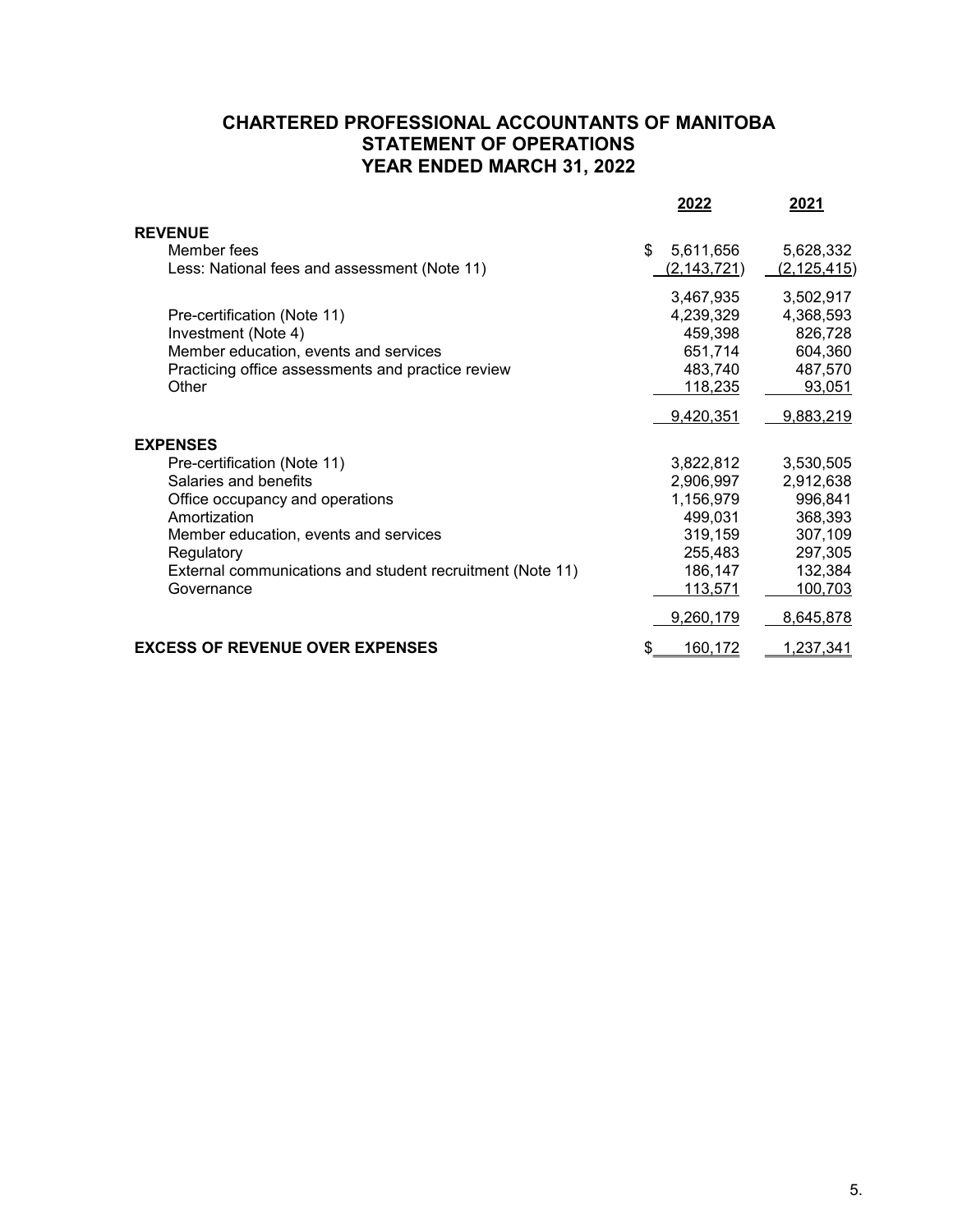# CHARTERED PROFESSIONAL ACCOUNTANTS OF MANITOBA STATEMENT OF CHANGES IN NET ASSETS YEAR ENDED MARCH 31, 2022

|                                                       | Invested in<br>capital<br>assets and<br>intangible<br>assets | <b>Unrestricted</b> | <b>Internally</b><br>restricted -<br>information<br>technology<br>initiatives<br>(Note 11) | Total<br>2022 | <b>Total</b><br>2021 |
|-------------------------------------------------------|--------------------------------------------------------------|---------------------|--------------------------------------------------------------------------------------------|---------------|----------------------|
| <b>NET ASSETS, BEGINNING OF</b>                       |                                                              |                     |                                                                                            |               |                      |
| <b>YEAR</b>                                           | \$<br>636.341                                                | 5,263,023           | 1.135.347                                                                                  | 7,034,711     | 5,797,370            |
| Excess of revenue over expenses                       | (446, 974)                                                   | 792,391             | (185, 245)                                                                                 | 160.172       | 1,237,341            |
| Investment in capital assets and<br>intangible assets | 1,067,607                                                    | (143, 425)          | (924, 182)                                                                                 |               |                      |
| Interfund transfer (Note 12)                          |                                                              | (256, 425)          | 256,425                                                                                    |               |                      |
| <b>NET ASSETS, END OF YEAR</b>                        | \$1,256,974                                                  | 5.655.564           | 282.345                                                                                    | 7,194,883     | 7,034,711            |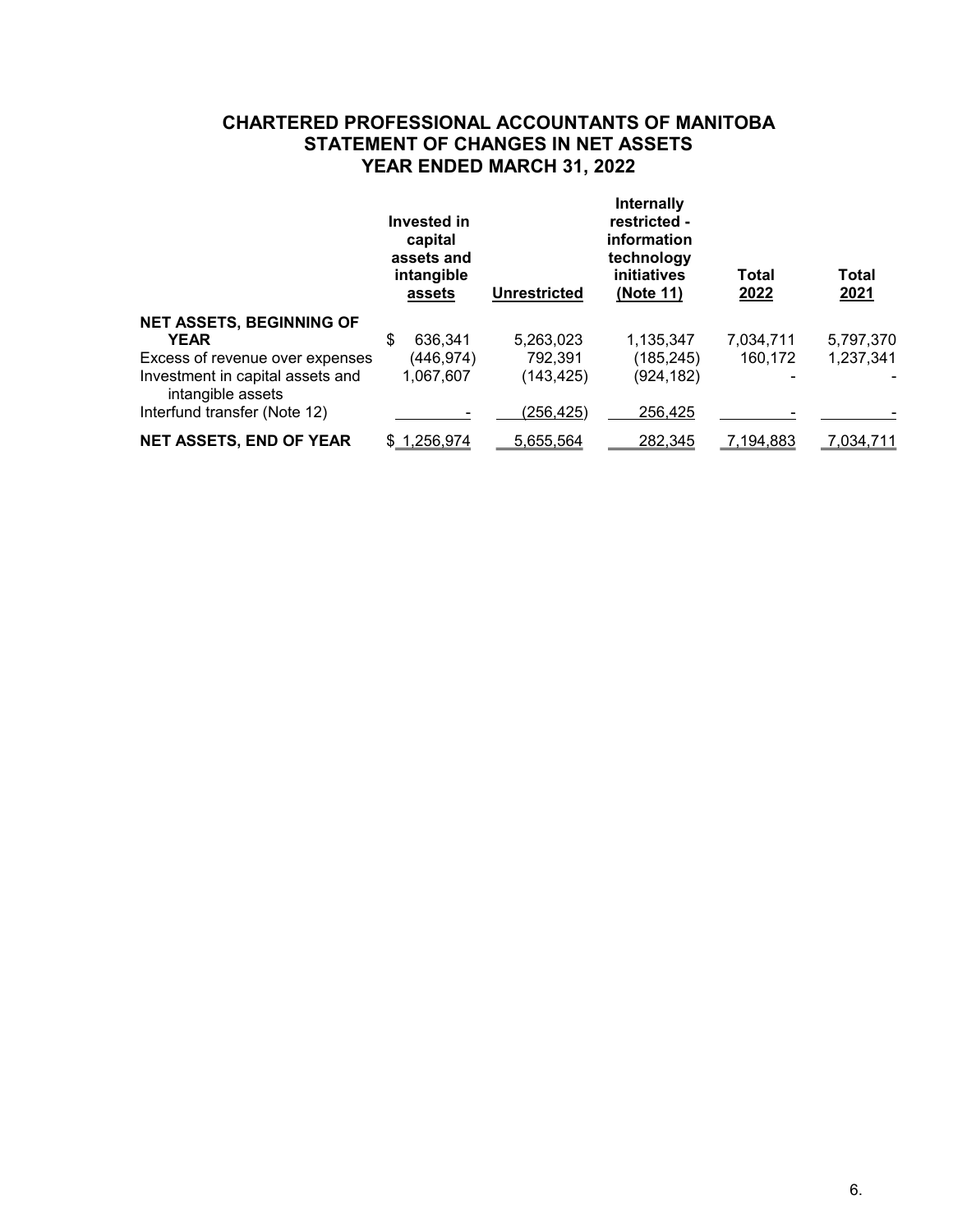# CHARTERED PROFESSIONAL ACCOUNTANTS OF MANITOBA STATEMENT OF CASH FLOWS YEAR ENDED MARCH 31, 2022

|                                                                                                                                                                                                              | 2022                                                                         | 2021                                                                   |
|--------------------------------------------------------------------------------------------------------------------------------------------------------------------------------------------------------------|------------------------------------------------------------------------------|------------------------------------------------------------------------|
| <b>CASH PROVIDED BY (USED IN):</b>                                                                                                                                                                           |                                                                              |                                                                        |
| <b>OPERATING ACTIVITIES</b><br>Member fees and pre-certification<br>Member education, events and services<br>Practicing office assessments and practice review<br>Investment and other<br>Cash disbursements | \$<br>8,045,968<br>508,556<br>481,618<br>675,257<br>(8,432,838)<br>1,278,561 | 8,411,757<br>474,168<br>474,671<br>220,373<br>(8,073,799)<br>1,507,170 |
| <b>INVESTING ACTIVITIES</b><br>Purchase of investments<br>Proceeds on sales of investments<br>Purchase of capital assets and intangible assets                                                               | (119, 051)<br>193,272<br>(1,067,607)<br><u>(993,386)</u>                     | (311, 367)<br>218,160<br><u>(288,735)</u><br>(381, 942)                |
| <b>FINANCING ACTIVITIES</b><br>Repayment (to) from related parties                                                                                                                                           | 181,600                                                                      | (33, 928)                                                              |
| <b>INCREASE IN CASH</b>                                                                                                                                                                                      | 466,775                                                                      | 1,091,300                                                              |
| <b>CASH, BEGINNING OF YEAR</b>                                                                                                                                                                               | 3,298,388                                                                    | 2,207,088                                                              |
| <b>CASH, END OF YEAR</b>                                                                                                                                                                                     | 3,765,163<br>\$                                                              | 3,298,388                                                              |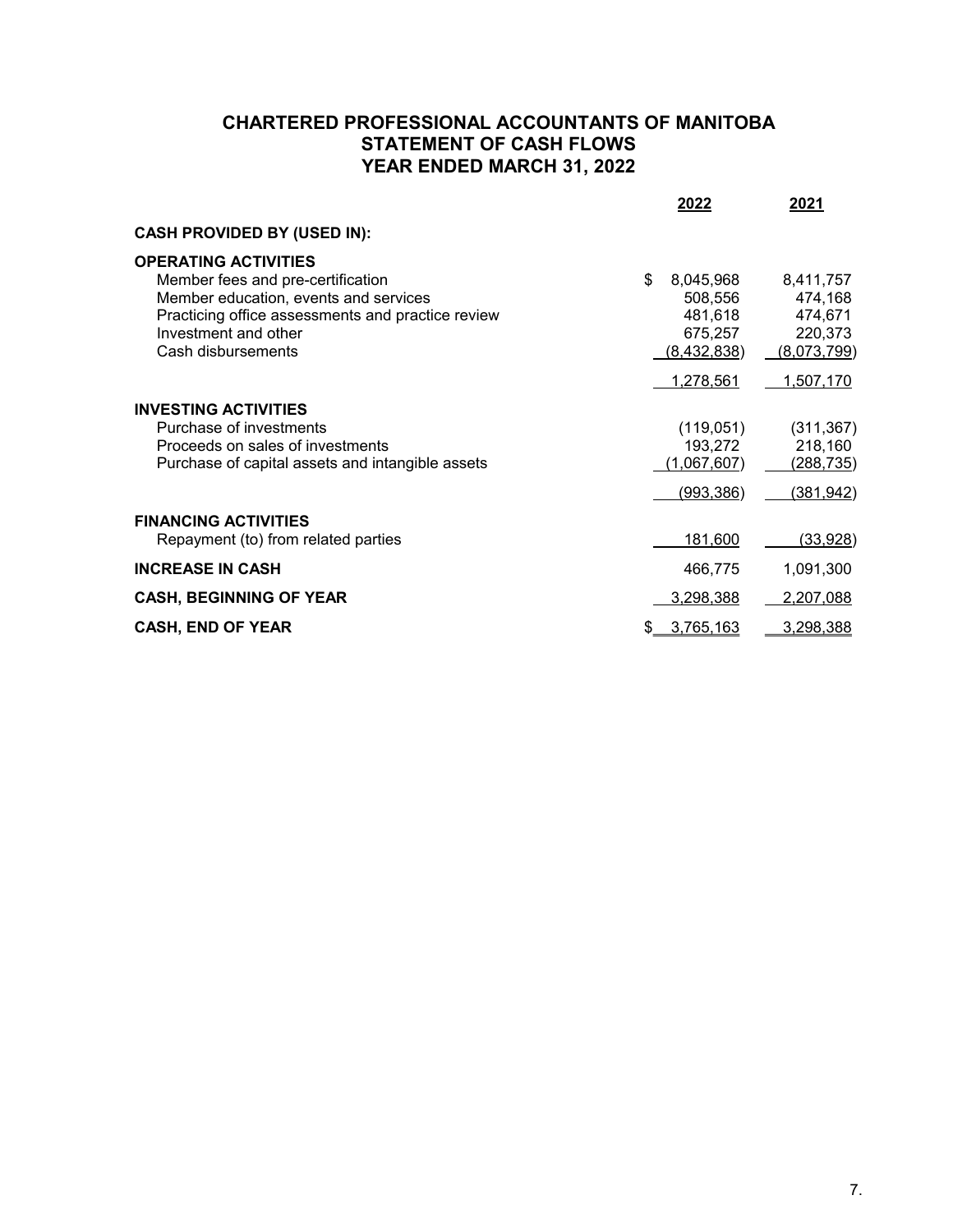## 1. ACCOUNTING ENTITY

Chartered Professional Accountants of Manitoba (CPA Manitoba) is the self-regulating body for all Chartered Professional Accountants in Manitoba. Its mission is to foster public confidence in the CPA profession and act in the public interest through its development and support of CPAs and CPA students and candidates with the competencies and resources to excel in all sectors.

CPA Manitoba was incorporated by The Chartered Professional Accountants Act, a special act of the Manitoba Legislature. As a not-for-profit organization, CPA Manitoba is exempt from tax under the Income Tax Act.

## 2. SIGNIFICANT ACCOUNTING POLICIES

The financial statements have been prepared in accordance with Canadian accounting standards for not-for-profit organizations.

An underlying assumption of the preparation of financial statements in accordance with Canadian accounting standards for not-for-profit organizations is that the entity will continue for the foreseeable future and will be able to realize its assets and discharge liabilities in the normal course of operations.

The financial statements include the following significant accounting policies:

#### (a) Investments

Investments are comprised of units of pooled funds.

Pooled funds are initially recognized and subsequently measured at fair value, determined using quoted market prices. Transaction costs and net gains and losses arising from changes in fair value are immediately recognized in operations.

#### (b) Capital Assets

Capital assets are recognized at cost and amortized over their estimated lives using the straightline method as follows:

| Furniture          | 10 years |
|--------------------|----------|
| Office equipment   | 5 years  |
| Computer equipment | 3 years  |
| Signs              | 5 years  |

Amortization of leasehold improvements is recorded on a straight-line basis over the remaining term of the lease.

Subsequent to initial recognition, capital assets are accounted for at cost less accumulated amortization and accumulated impairment losses. When the organization observes conditions that indicate that a capital asses is impaired, the net carrying amount of the capital asset is written down to the asset's fair value or replacement cost. The write-downs of capital assets are accounted for as expenses in the statement of operations.

#### (c) Intangible Assets

Intangible assets are recognized at cost and amortized over their estimated lives using the straight-line method as follows:

| Website                  | 2-3 years |
|--------------------------|-----------|
| Member management system | 3 years   |

Internally generated intangible assets include the costs incurred for the development of the website and member management system and are not amortized until completed and operational.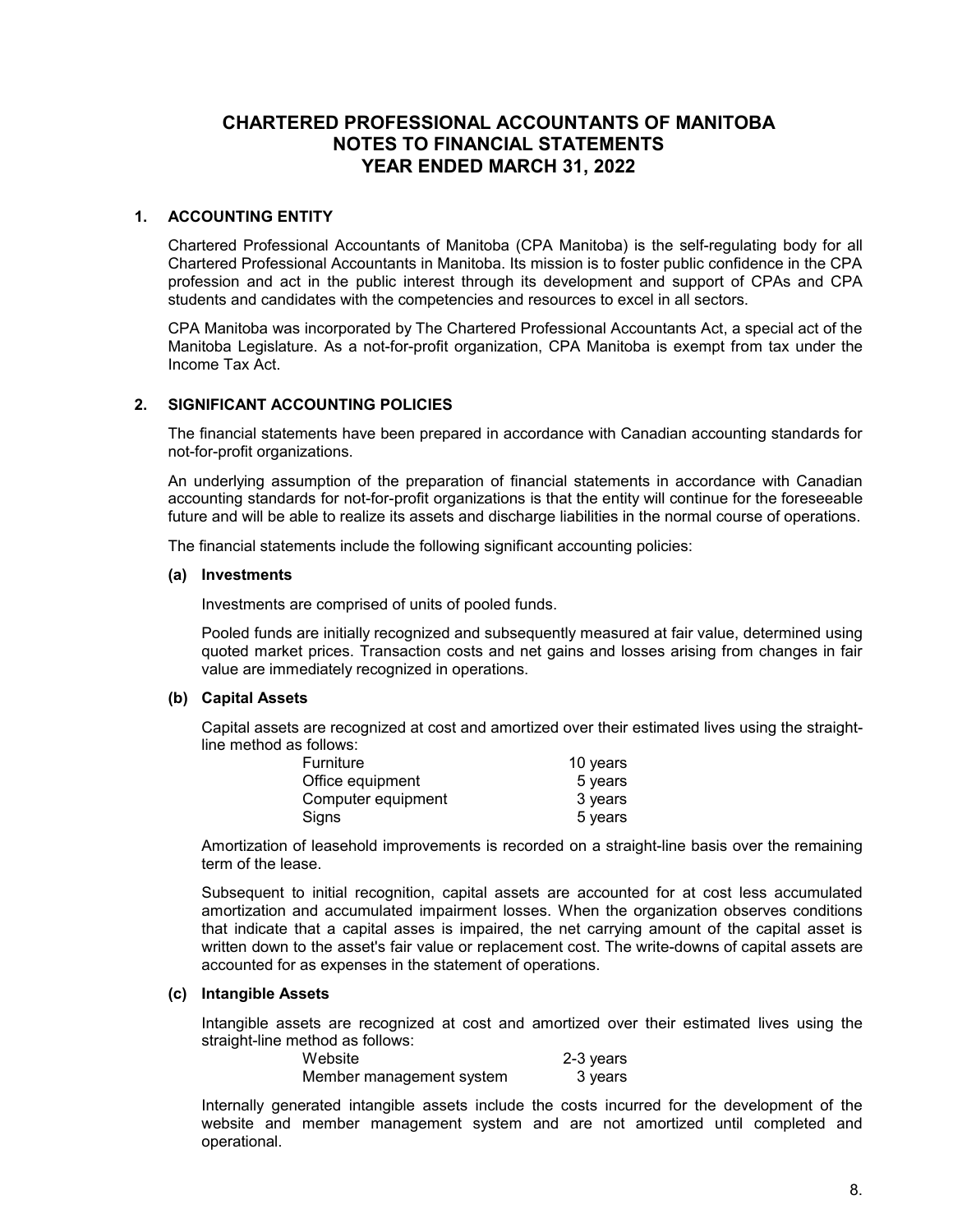#### 2. SIGNIFICANT ACCOUNTING POLICIES (Continued)

#### (c) Intangible Assets (Continued)

Subsequent to initial recognition, intangible assets are accounted for at cost, less accumulated amortization and accumulated impairment losses. When the organization observes conditions that indicate that an intangible asset is impaired, the net carrying amount of the intangible asset is written down to the asset's fair value or replacement cost. The write-downs of intangible assets are accounted for as expenses in the statement of operations.

#### (d) Deferred Lease Inducements

Lease inducements are amortized on a straight-line basis over the remaining term of the lease.

#### (e) Revenue Recognition

Member fees, practicing office assessments and practice review revenue are recognized in the year to which they relate. Pre-certification, member education and events revenue are recognized when the event is presented. On-demand member education is recognized when the member receives access to the seminar.

Investment income on pooled funds is recorded on a proportionate share of revenue, gains, losses, and expenses within the pooled funds, as well as on disposition of units owned. Investment income includes dividend, interest, and realized/unrealized gains and losses.

Other income, which includes various cost recoveries and revenue from services provided to other accounting bodies, is recorded in the year to which it relates.

#### (f) Financial Instruments

Financial instruments held by the Organization include cash, accounts receivable, due from(to) related parties, long-term investments, and accounts payable and accruals. The Organization initially measures its financial instruments at fair value when the asset or liability is first recognized. The Organization subsequently measures all financial assets and liabilities at amortized cost, except for long-term investments held in pooled funds which are measured at fair value.

## (g) Accounting Estimates

The preparation of the financial statements in conformity with Canadian accounting standards for not-for-profit organizations requires management to make estimates and assumptions that affect the reported amounts of assets and liabilities at the date of the financial statements and the reported amounts of revenue and expenses during the year. Estimates include amounts payable for services not billed yet at the time these financial statements were approved and the useful life of capital assets. Actual results may differ from estimates.

#### (h) Contributed Services and Donated Materials

The work of CPA Manitoba is dependent on voluntary services of many members and public representatives. The value of these donated services is not recognized in financial statements.

#### 3. ACCOUNTS RECEIVABLE

|                                           |   | 2022              | 2021              |
|-------------------------------------------|---|-------------------|-------------------|
| CPA accounting bodies<br>Member and other | S | 275.531<br>49.159 | 266,010<br>19.524 |
|                                           | S | 324.690           | 285,534           |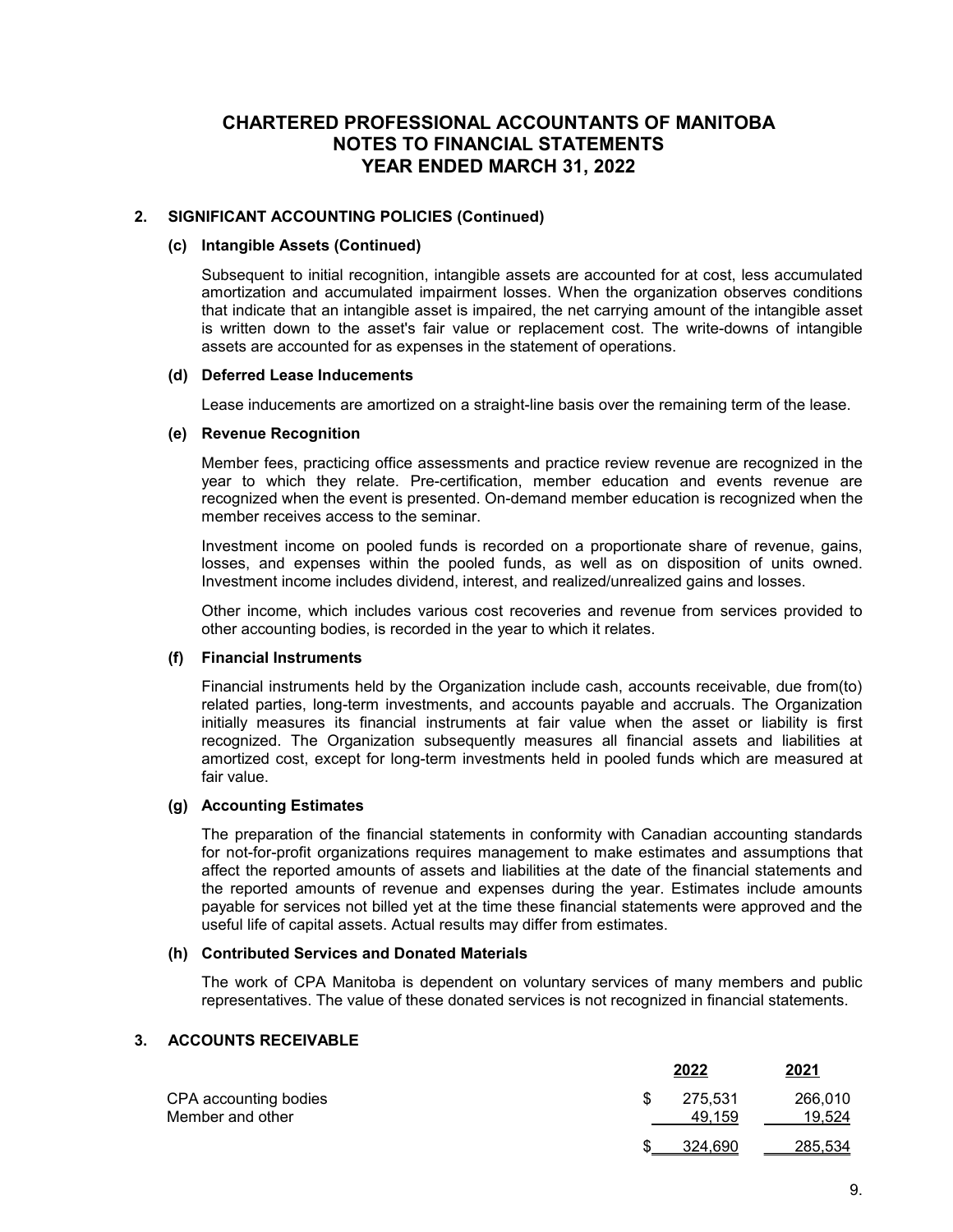## 4. LONG-TERM INVESTMENTS

The fair value of long-term investments is disclosed below:

|                             | 2022        | 2021      |
|-----------------------------|-------------|-----------|
| Canadian fixed income funds | 1.959.623   | 2.264.294 |
| Equity funds                | 2.778.208   | 2.661.559 |
| Canadian real estate funds  | 706.284     | 695.821   |
|                             | \$5.444.115 | 5,621,674 |

Investments in pooled funds are made available through The Canada Life Assurance Company. The managers of the funds include Mackenzie Investments, GWL Realty Advisors, The Canada Life Assurance Company (Commercial Mortgage Investments team) and JP Morgan Asset Management.

CPA Manitoba is exposed to various risks through its investments. The following analysis provides a measure of CPA Manitoba's exposure to credit, market, currency and interest rate risks and concentrations.

The fixed income funds include bond funds - 48% (2021 - 49%) and mortgage funds - 52% (2021 - 51%). The bond funds are diversified by sector, industry, and credit quality. These investments have a market yield range of 3.0% to 5.0% (2021 - 1.8% to 2.6%) and an average term of 9.5 to 12.4 years (2021 - 9.0 to 9.3 years).

The mortgage funds are diversified by type and location. These investments have a market yield of 3.2% (2021 - 2.0%) and an average term of 3.7 years (2021 - 4.2 years).

The equity funds invest predominately in shares of publicly traded Canadian medium and large capitalized companies, publicly traded shares in the United States (U.S.) market, and a combination of common shares and other equity investments issued by non-North American companies which are traded primarily outside Canada and the U.S

CPA Manitoba's equity funds include the following:

|                  |     | 2022      | 2021      |
|------------------|-----|-----------|-----------|
| Canadian         | S   | 1,771,569 | 1,604,684 |
| U.S.             |     | 508,745   | 530,831   |
| Various European |     | 355,097   | 344,769   |
| Japanese         |     | 75.730    | 84,114    |
| Other            |     | 67,067    | 97,161    |
|                  | \$. | 2,778,208 | 2,661,559 |

The real estate funds consist of income producing real estate properties diversified by both location and type. Approximately 68% (2021 - 65%) of the portfolio is located in Ontario, with the remainder spread across Canada. A total of 31% (2021 - 37%) is invested in office real estate.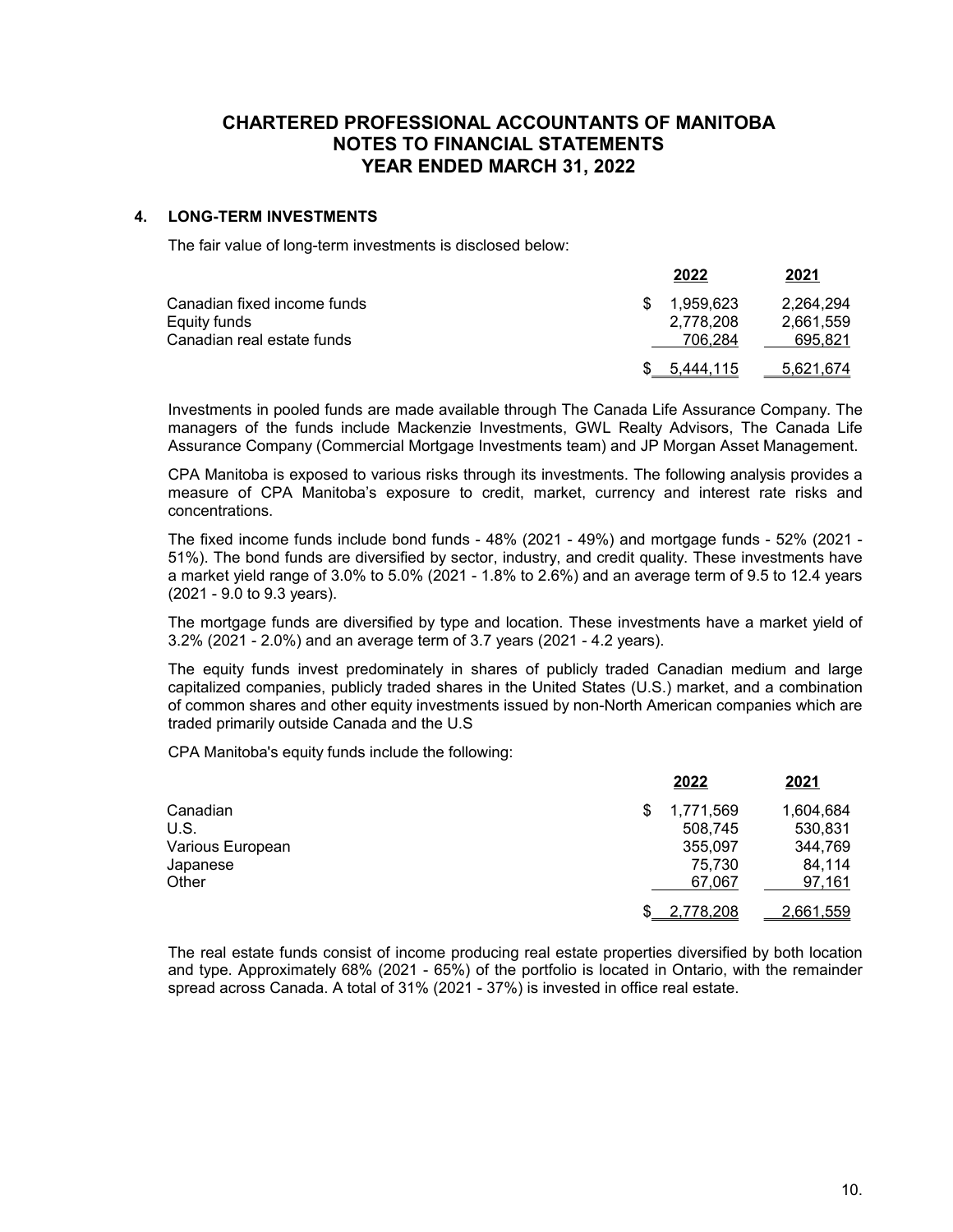## 4. LONG-TERM INVESTMENTS (Continued)

Investment income is composed of the following:

|                                              |    | 2022     | 2021    |
|----------------------------------------------|----|----------|---------|
| Interest from cash                           | \$ | 4.079    | 5.061   |
| Interest from investments                    |    | 87.861   | 90,844  |
| Dividends from investments                   |    | 31,190   | 33,524  |
| Net realized gains on sales of investments   |    | 378,979  | 56,185  |
| Net unrealized gains (losses) on investments |    | (42.711) | 641,114 |
|                                              | S  | 459.398  | 826,728 |

CPA Manitoba manages its exposure to the risks associated with financial instruments that have potential to affect its operating and financial performance in accordance with its investment policy. The objective of these policies is to reduce volatility in cash flow and earnings. CPA Manitoba does not use derivative financial instruments to manage its risk.

2022

2021

2022

## 5. CAPITAL ASSETS

|                        |                 | ---                                |                          |
|------------------------|-----------------|------------------------------------|--------------------------|
|                        | Cost            | <b>Accumulated</b><br>Amortization | Net book<br><b>Value</b> |
| Leasehold improvements | \$<br>1,173,431 | 595.712                            | 577.719                  |
| <b>Furniture</b>       | 382,562         | 269,833                            | 112,729                  |
| Computer equipment     | 283,144         | 198,709                            | 84,435                   |
| Office equipment       | 199.717         | 140.000                            | 59,717                   |
| Signs                  | 2,039           | 2,039                              |                          |
|                        | \$<br>2.040.893 | 1,206,293                          | 834,600                  |

|                        |    | Cost      | <b>Accumulated</b><br>Amortization | <b>Net book</b><br><b>Value</b> |
|------------------------|----|-----------|------------------------------------|---------------------------------|
| Leasehold improvements | S  | 1,144,816 | 508,755                            | 636,061                         |
| <b>Furniture</b>       |    | 381,441   | 236,971                            | 144,470                         |
| Office equipment       |    | 175.662   | 121,982                            | 53,680                          |
| Computer equipment     |    | 252,673   | 217.918                            | 34,755                          |
| Signs                  |    | 2,039     | 1,835                              | 204                             |
|                        | \$ | 1,956,631 | 1,087,461                          | 869,170                         |

## 6. INTANGIBLE ASSETS

|                                     |   | Cost               | <b>Accumulated</b><br>Amortization | Net book<br>Value |
|-------------------------------------|---|--------------------|------------------------------------|-------------------|
| Website<br>Member management system | S | 497.176<br>924.182 | 493.554<br>154.030                 | 3.622<br>770,152  |
|                                     |   | 1.421.358          | 647,584                            | 773.774           |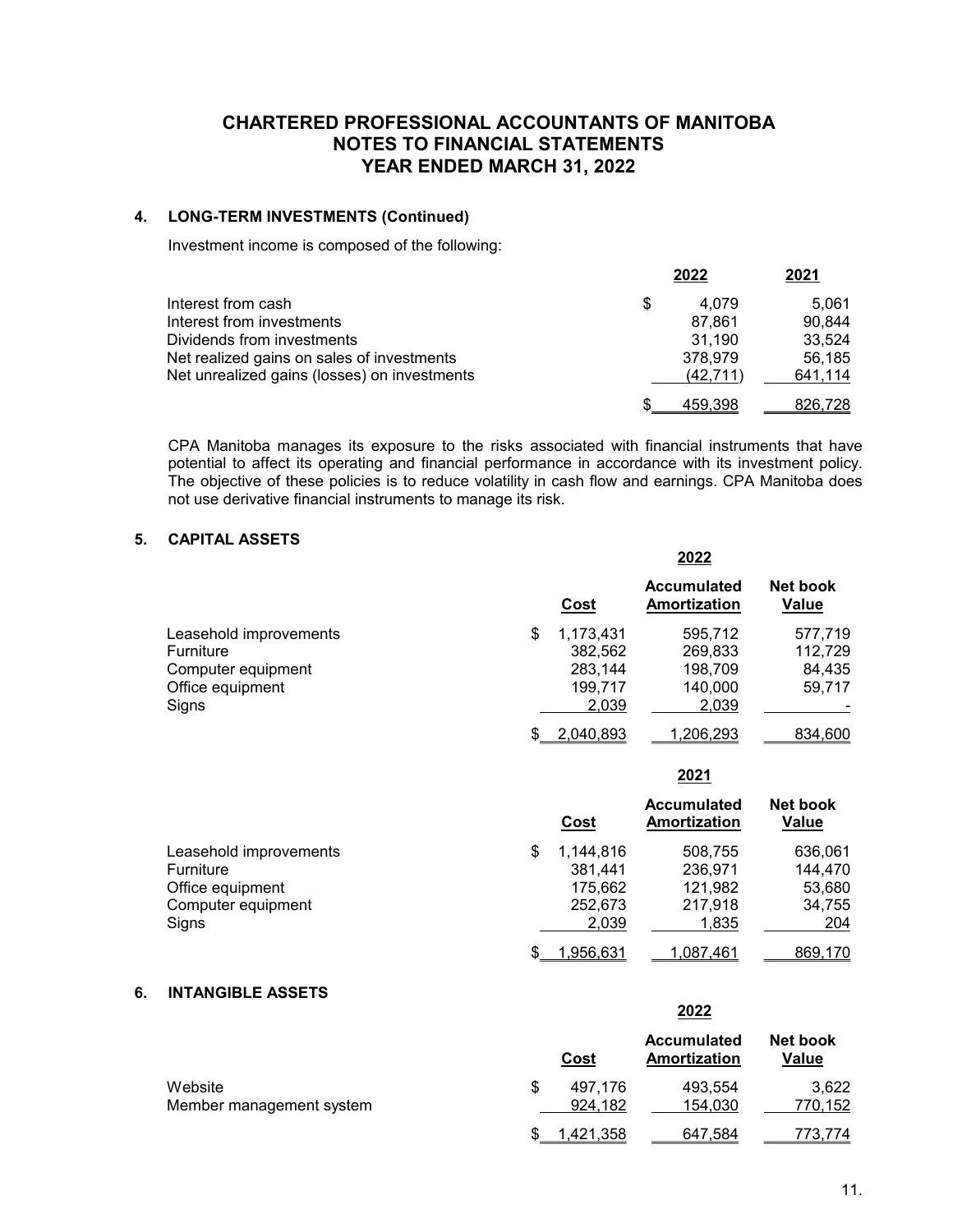#### 6. INTANGIBLE ASSETS (Continued)

|                                     |    | 2021             |                                    |                          |
|-------------------------------------|----|------------------|------------------------------------|--------------------------|
|                                     |    | <u>Cost</u>      | <b>Accumulated</b><br>Amortization | Net book<br><b>Value</b> |
| Website<br>Member management system | \$ | 497,176<br>5.125 | 314,885<br>854                     | 182,291<br>4.271         |
|                                     | S. | 502,301          | 315,739                            | 186,562                  |

## 7. ACCOUNTS PAYABLE AND ACCRUALS

|                        |   | 2022    | 2021    |
|------------------------|---|---------|---------|
| Accounts payable       | S | 358.163 | 134.317 |
| Accruals and other     |   | 394.538 | 357.390 |
| Government remittances |   | 152.999 | 163,057 |
|                        |   | 905.700 | 654,764 |

CPA Manitoba maintains credit cards with an aggregate limit of up to \$100,000. The balance owing on the credit cards at March 31, 2022 is \$25,096 (2021 - \$20,659) and is included in accounts payable.

## 8. UNEARNED FEES

|                                          |    | 2022      | 2021      |
|------------------------------------------|----|-----------|-----------|
| Member fees                              | S. | 2,707,319 | 2,605,373 |
| Student and course module fees (Note 10) |    | 1.430.085 | 1.414.816 |
| Other                                    |    | 17.759    | 5.235     |
|                                          |    | 4,155,163 | 4,025,424 |

#### 9. DEFERRED LEASE INDUCEMENT

The current lease for office space provides for a lease inducement for leasehold improvements. It is being amortized over the life of the lease to December 2028.

|                                 | 2022                      | 2021                |
|---------------------------------|---------------------------|---------------------|
| Opening balance<br>Amortization | \$<br>403,458<br>(52,058) | 455,516<br>(52,058) |
| Less current portion            | 351.400<br>(52,058)       | 403,458<br>(52,058) |
| Closing balance                 | \$<br>299,342             | 351,400             |

Amortization of lease inducements is included in office occupancy and operations in the statement of operations.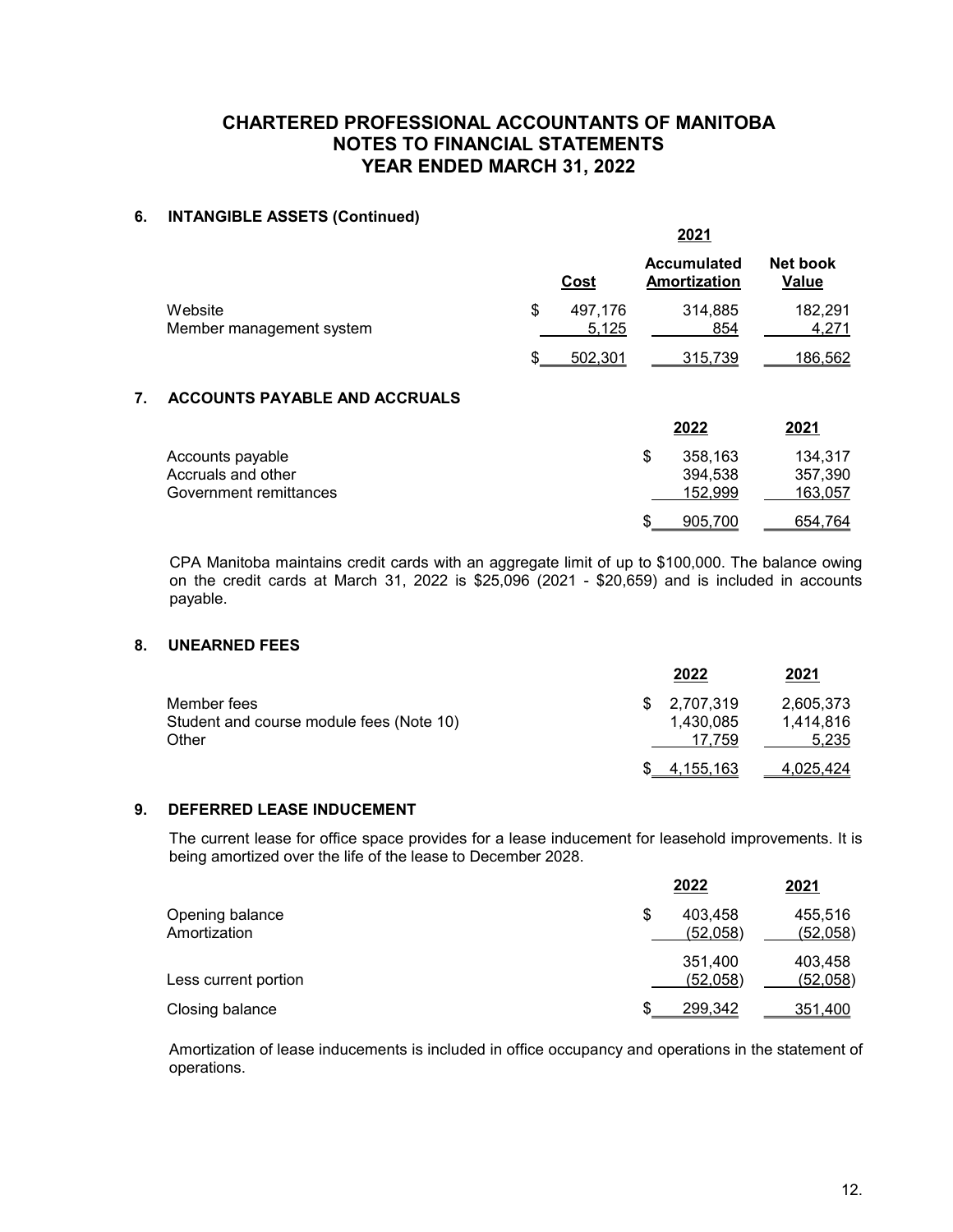#### 10. COMMITMENTS

#### Office Space

CPA Manitoba currently leases office space through to December 31, 2028. The following schedule includes future lease payments for the next five years and thereafter under this lease:

 $2022$ 

| ZUZZ          |
|---------------|
| \$<br>226,436 |
| 234,523       |
| 258,784       |
| 258,784       |
| 258,784       |
| 452,872       |
| \$1,690,183   |
|               |

#### Software Services Agreement

During the previous year, CPA Manitoba entered into a three-year agreement for new software for a Member management system. The total commitment over the term of the agreement is \$230,940 with \$152,920 to be paid in future fiscal years.

## Communications Contracts

CPA Manitoba has entered into a communications contract with Rogers and Bell MTS. The total commitment over the next three years is \$32,400.

#### Post Secondary Support

CPA Manitoba agreed to a 7-year commitment to provide \$28,571 annually to Red River College to be used in support of the College's educational purposes. The remaining commitment provides for annual payments of \$28,571 from 2023 to 2028.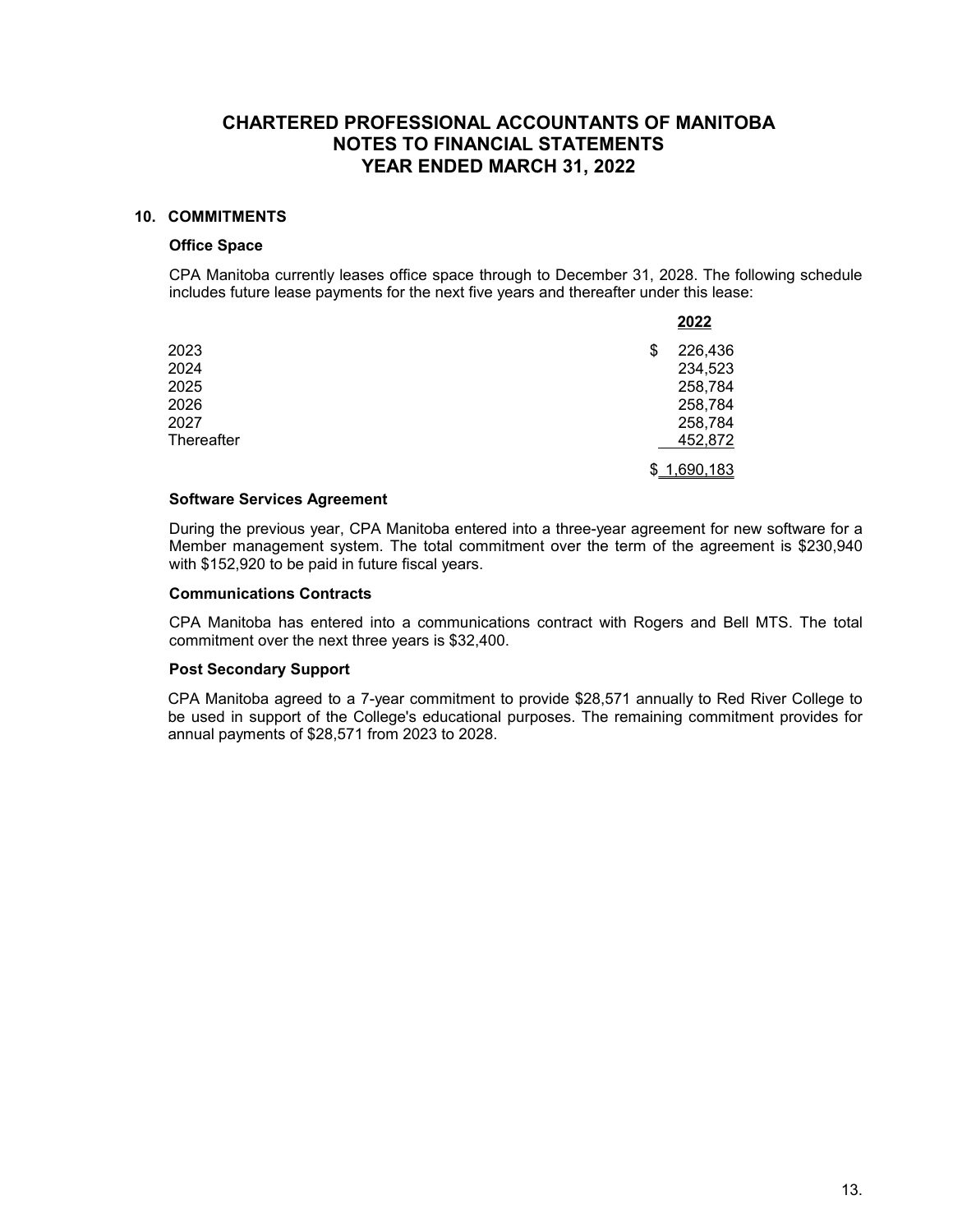#### 11. RELATED PARTY INFORMATION

## Chartered Professional Accountants of Manitoba Foundation Inc. (CPA Foundation)

CPA Manitoba has significant influence over the CPA Foundation through a combination of factors including the provision of operating support. The organizations have shared staff and CPA Manitoba's President and CEO serves as an ex-officio member of the CPA Foundation Board. The CPA Foundation was established on July 1, 2015 to support the pursuit of business and accounting education. The CPA Foundation is incorporated under The Corporations Act of Manitoba and is a registered charity under the Income Tax Act.

In 2020, CPA Manitoba and the CPA Foundation entered into a new funding agreement to provide assistance to the CPA Foundation to help achieve its objectives. Under the terms of the agreement, CPA Manitoba provided funding in the amount of \$800,000. This amount was paid from the internally restricted fund established for this purpose. As part of the funding agreement, CPA Manitoba provides in-kind resources including office space and operating and staff support for various initiatives in the amount of \$141,000 (2021 - \$141,000).

During the year, CPA Manitoba collected \$50,854 (2021 - \$61,988) in contributions and event revenue on behalf of the CPA Foundation. CPA Manitoba also provided support totaling \$nil (2021 - \$22,720) for various initiatives.

#### CPA Insurance Plans West (CPAIPW)

CPAIPW administers benefits plans for members of the CPA accounting bodies in the four western provinces and the territories. CPA Manitoba appoints two persons to serve on the CPAIPW's eight member board. There were no related party transactions noted with CPAIPW during the year.

#### CPA Western School of Business (CPAWSB)

CPAWSB is responsible for delivering pre-certification education for students and candidates in the four western provinces and the territories, in accordance with an agreement established on September 29, 2015. Effective June 1, 2018, the western CPA provincial bodies approved changes to its governance structure. The Board of Directors of CPAWSB is now composed of the CEOs from the four western provinces.

CPAWSB and the four western provinces signed an operating agreement effective April 1, 2019 whereby CPAWSB acts as an independent agent collecting revenue and incurring costs on behalf of the four western provinces for delivery of the CPA Education Program.

During the year CPAWSB collected annual student/candidate dues and module fees of \$4,203,423 (2021 - \$4,403,199) on behalf of CPA Manitoba. \$4,177,813 (2021 - \$4,250,924) has been recognized as revenue and \$1,430,085 (2021 - \$1,414,816) has been recorded as unearned fees.

CPAWSB incurred costs totaling \$3,727,190 (2021 - \$3,467,597) to deliver programs to Manitoba's students. Cost recoveries for other agreements totaled \$nil (2021 - \$nil).